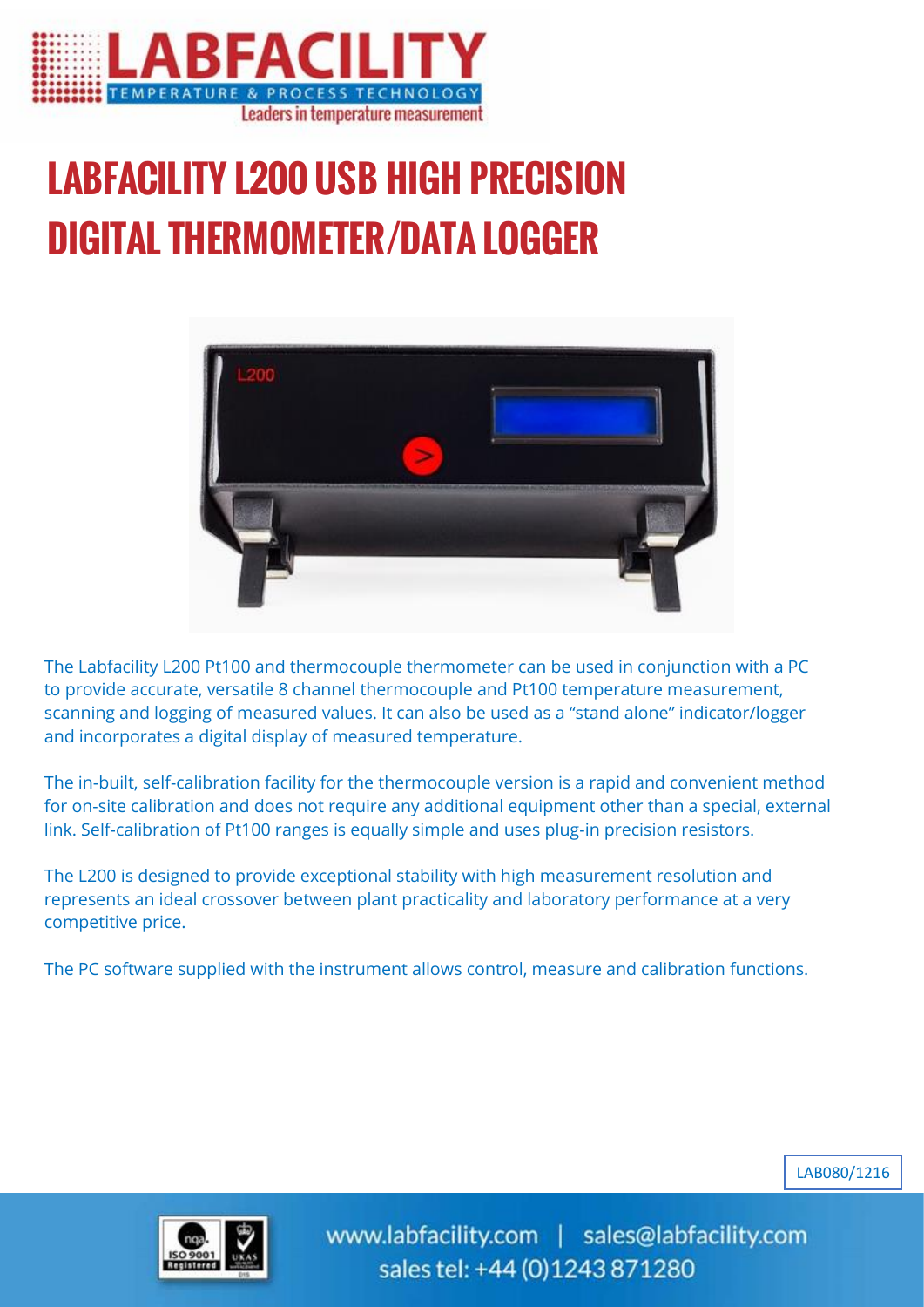- *● Low cost – high performance*
- *● USB PC interface*
- *● 8 thermocouple (type J,K,T,E,N,R,S & B) or Pt100 (3 wire) inputs*
- *● Built-in display for selected channel or all channels auto-scrolling*
- *● Resolution 0.1°C on L200 display, 0.01°C in software*
- *● Self-calibration feature*
- *● Select °C / °F*
- *● PC software included for remote control and measure, logging and calibration*
- *● Simple operation*
- *● CE marked*
- *● RoHS compliant*
- *● 2 year warranty*

## **Applications**

- ✦ Food preparation ✦ Storage facilities ✦ Technical educational establishments
- ✦ Environmental ✦ R&D ✦ Heating & ventilation setup ✦ Building & energy management
- ✦ Instrumentation laboratories ✦ Experimentation ✦ Refrigeration/freezer plant monitoring

✦ Museums and Galleries

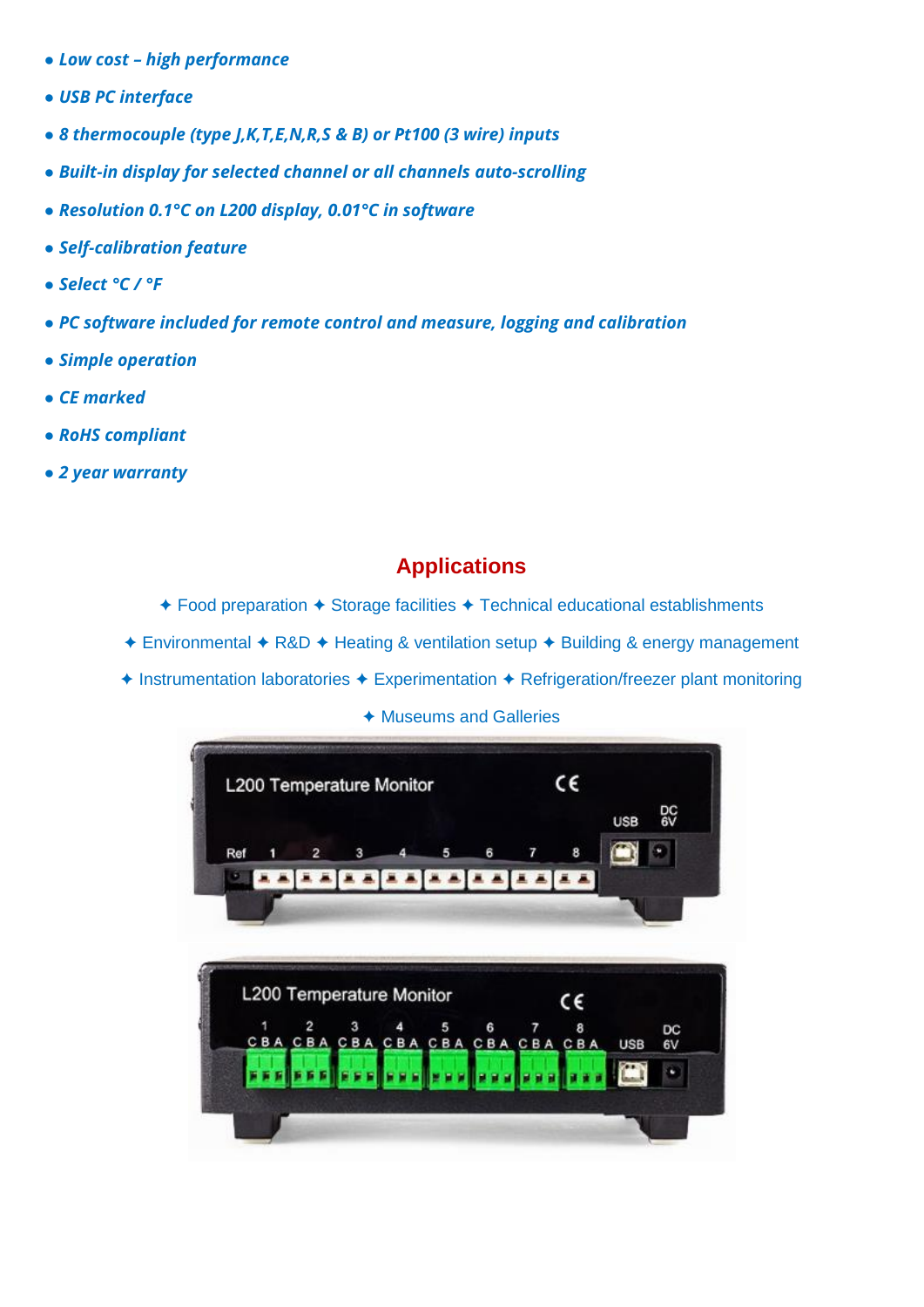## **Specification at an ambient temperature of 20°C**

Input / Ranges Thermocouple to IEC 584

| Type J -200°C to 750°C                                                           |
|----------------------------------------------------------------------------------|
| Type K-200°C to1200°C                                                            |
| Type T-200°C to 350°C                                                            |
| Type E-200°C to 900°C                                                            |
| Type N 0°C to 1300°C                                                             |
| Type R 0°C to 1760°C                                                             |
| Type S 0°C to 1760°C                                                             |
| Type B 300°C to 1800°C                                                           |
| Pt100 to IEC751, 3 wire -200°C to 850°C                                          |
| Note: all inputs are non-isolated and sensors must be of insulated construction. |

**Accuracy** 

|                                                         | Thermocouples J K T E & N better than $+/-0.1\degree$ C $+/-0.1\%$ of range -100 $\degree$ C to span (Zero to span Type N) $+/-$<br>0.15% of range -101 to -200°C (J K T & E) |
|---------------------------------------------------------|-------------------------------------------------------------------------------------------------------------------------------------------------------------------------------|
| Thermocouples R S & B                                   | better than+/-0.1°C +/-0.15% of range                                                                                                                                         |
| Linearisation                                           | ±0.05°C                                                                                                                                                                       |
| Pt100 range                                             | better than $\pm 0.05^{\circ}$ C $\pm 0.1\%$ of range                                                                                                                         |
| Zero drift                                              | ±0.01% of span per °C                                                                                                                                                         |
| Span drift                                              | ±0.01% of span per °C                                                                                                                                                         |
| <b>Display</b>                                          | LCD, backlight                                                                                                                                                                |
| Display resolution                                      | Thermocouple ranges 0.1°C, Pt100 range 0.01°C                                                                                                                                 |
| User interface                                          | Front panel key for channel No. or auto-scan selection. PC software for<br>all other functions.                                                                               |
| Indication                                              | Channel No., measured temperature (°C or °F)                                                                                                                                  |
| Reference junction<br>compensation for<br>thermocouples | Automatic, accurate reference junction compensation is incorporated<br>for thermocouple ranges                                                                                |
| Self calibration                                        | User facility incorporated. The instrument auto-calibrates on every A/D cycle *                                                                                               |